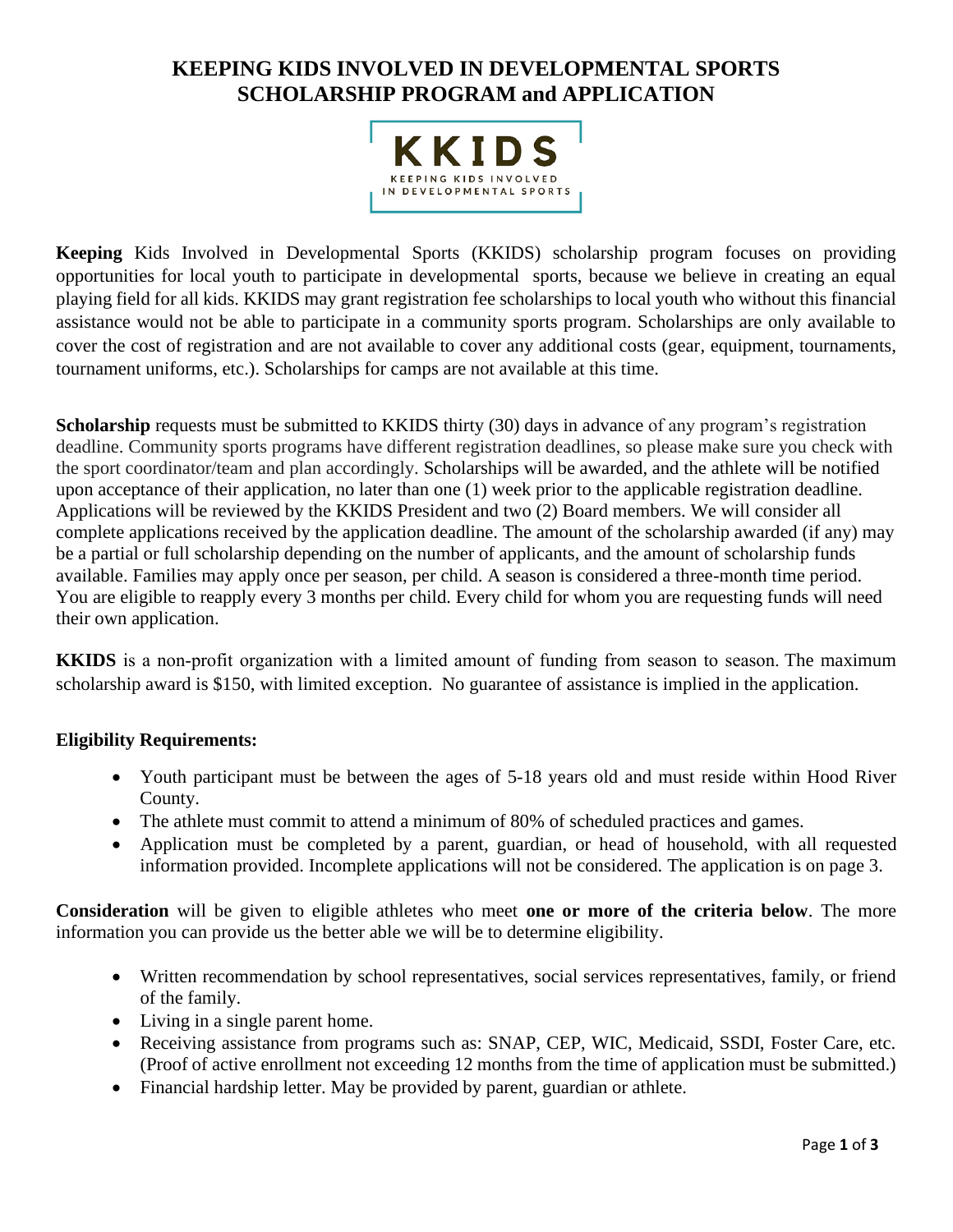## **KEEPING KIDS INVOLVED IN DEVELOPMENTAL SPORTS SCHOLARSHIP PROGRAM and APPLICATION**

#### **Application Process:**

- Complete the KKIDS Scholarship Application Form, which must be signed by a parent/guardian.
- Letter from the athlete, explaining why they would like to play the requested sport.
- Mail application and letter to address listed below prior to the application deadline **OR** email application and letter (pdf version) to the email address listed below prior to application deadline.

**Please note:** Approval of a scholarship does not register the youth participant in the sport. You must still register directly with the program.

**Confidentiality:** KKIDS will use the information on the application only to decide if your child qualifies to receive a partial or full scholarship for eligible athletic activities. Confidentiality will be maintained at all times. Applicants are guaranteed that personal finances will not be discussed outside of the KKIDS Scholarship Board. Coaches, assistant coaches, or volunteer helpers will not be informed of a participant's financial or scholarship status. All scholarship monies will be paid directly to the sport program upon approval no later than one (1) week prior to registration deadline.

**Keeping** KKIDS does not discriminate on the basis of sex, disability, race, color, national origin, religion, marital status, veteran status, sexual orientation, gender identity, gender expression, or any other protected characteristic recognized by federal, state or local laws.

> **Keeping Kids Involved in Developmental Sports P.O. Box 1634, Hood River, Oregon 97031 [gorgekkids@gmail.com](mailto:gorgekkids@gmail.com) [www.gorgekkids.org](http://www.gorgekkids.org/)**